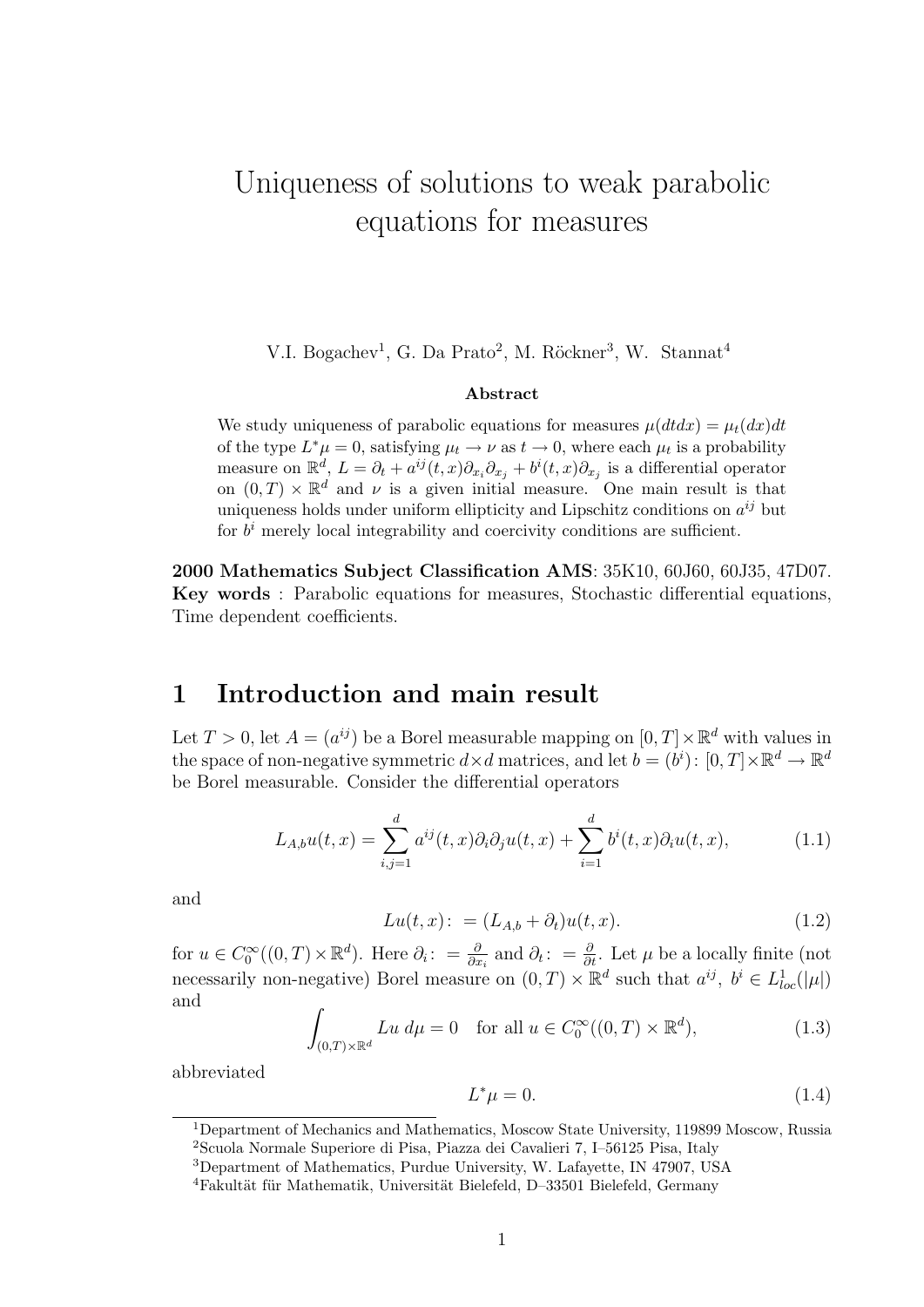Under reasonable regularity assumptions on the coefficients (see below) it follows that

$$
\mu(dt dx) = \mu_t(dx) dt
$$

for some family of locally finite Borel measures  $\mu_t$ ,  $t \in (0, T)$ , on  $\mathbb{R}^d$ . Hence one can consider the initial value problem

$$
\begin{cases}\n\int_{(0,T)\times\mathbb{R}^d} Lu \, d\mu = 0 \quad \text{for all } u \in C_0^{\infty}((0,T)\times\mathbb{R}^d), \\
\lim_{t \to 0} \int_{\mathbb{R}^d} \zeta \, d\mu_t = \int_{\mathbb{R}^d} \zeta \, d\nu \quad \text{for all } \zeta \in C_0^{\infty}(\mathbb{R}^d),\n\end{cases} (1.5)
$$

for a given locally finite Borel measure  $\nu$  on  $\mathbb{R}^d$ . We are mainly interested in the case when the initial condition  $\nu$  and each measure  $\mu_t$  in the solution family  $(\mu_t)_{t\in(0,T)}$ are probability measures. It was shown in [4] (see also [3]) that under reasonable assumptions on the coefficients, there exists a solution  $(\mu_t)_{t\in(0,T)}$  to the weak parabolic initial value problem (1.5) consisting of probability measures, for any probability measure  $\nu$  on  $\mathbb{R}^d$  as initial condition. The aim of this paper is to specify conditions under which this solution is unique.

In the elliptic case weak equations for measures of type (1.4) have been studied quite extensively in recent years on domains in  $\mathbb{R}^d$  and in infinite dimensions (see the recent paper [7] and references therein). For the so far most general existence results we refer to [8] in the finite dimensional and to [9] (see also [13]) in the infinite dimensional case. Regarding uniqueness, there are only two papers [11] and [12] (the latter one a slightly more general and more self-contained than the first) which contain general results on uniqueness and these are only in finite dimensions.

Of course, in the elliptic (time independent) case, weak equations for measures of type  $(1.4)$  are closely connected to the question whether the solution  $\mu$  is invariant for a semigroup generated by the operator  $L$  in some sense. We warn the reader that if this semigroup exists, the measure  $\mu$  might not be invariant with respect to it, but maybe only subinvariant. We refer to [19] (and also to [11] and [12]) for a detailed discussion of this question with the essence that the invariance under the semigroup is strongly related to the uniqueness of the weak elliptic problem for measures defined analogously to (1.4).

A similar phenomenon is central also in the parabolic case studied in this paper. The main difference is to invoke the boundary condition for  $t = 0$  in a proper way.

In order to formulate the main results of this paper and recall the existence result from [4] we first fix conditions on the coefficients  $a^{ij}, b^i$  which will be in force throughout the paper. Note that these conditions are purely *local in space*. Let  $H^{p,1}(B)$  denote the set of all  $f \in L^p(U) := L^p(U, dx)$ , where dx is Lebesgue measure, with generalized partial derivatives  $\partial_i f \in L^p(U)$  for all  $1 \leq i \leq d$ .

(H1) There exists  $p > d + 2$  such that for every open ball  $B \subset \mathbb{R}^d$  one has

(a)  $\inf_{(t,x)\in[0,T]\times B} \det A(t,x) > 0$  and  $\sup_{t\in[0,T], 1\leq i,j\leq d} ||a^{ij}(t,\cdot)||_{H^{p,1}(B)} < \infty$ , (b)  $\int_0^T$ 0 Z B  $|b(t, x)|^p dx dt < \infty.$ 

Let  $\mathcal{P}(\mathbb{R}^d)$  denote the set of all Borel probability measures on  $\mathbb{R}^d$ . We introduce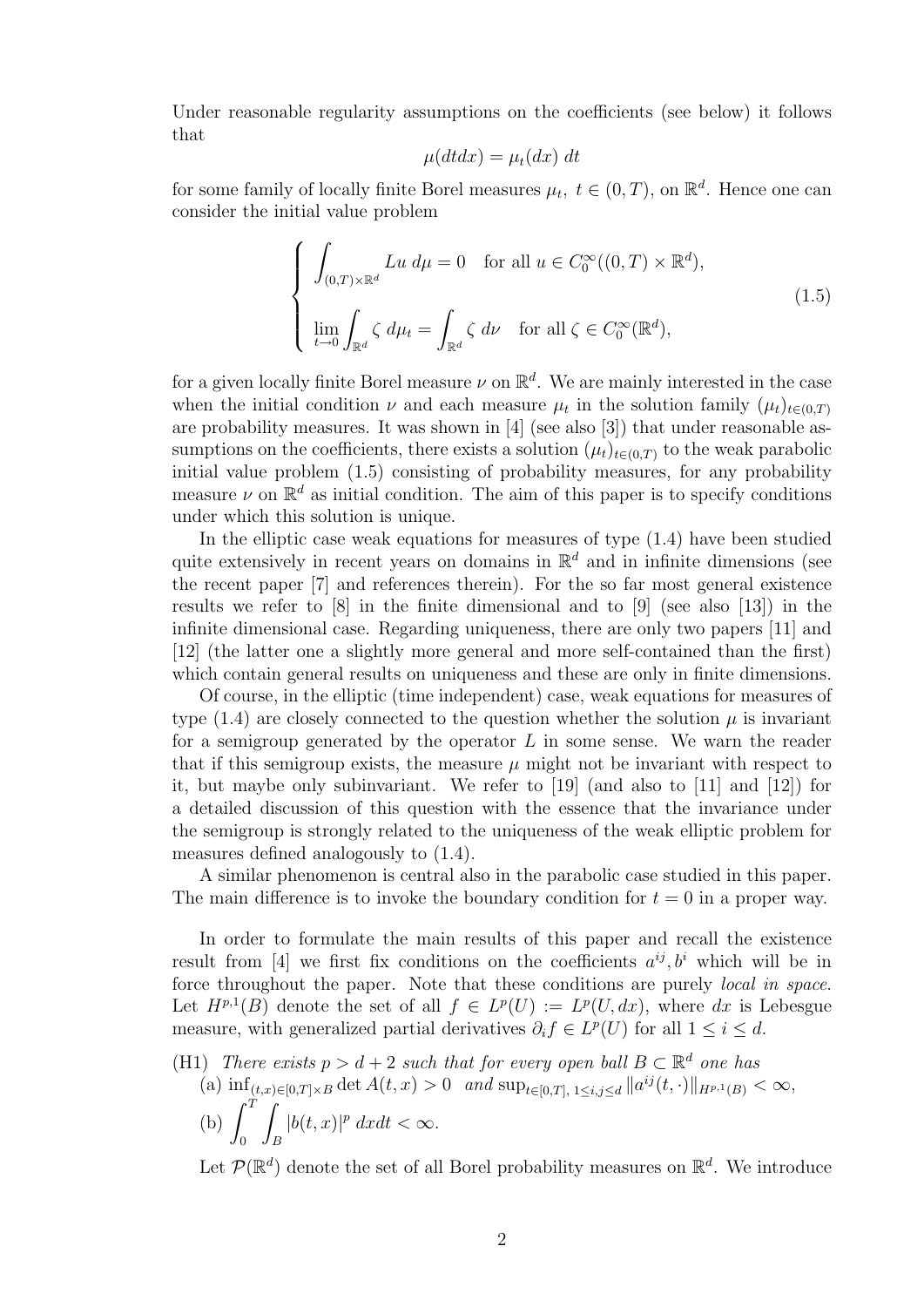the following set of measures on  $(0, T) \times \mathbb{R}^d$ :

$$
\mathcal{M}_{par}^{A,b,\nu} := \{ \mu | \mu(dt, dx) = \mu_t(dx)dt, \ \mu_t \in \mathcal{P}(\mathbb{R}^d) \ \forall t \in (0, T)
$$
\nand  $\mu$  solves (1.5), where  $|b| \in L^1((0, T) \times B, \mu)$  for every ball  $B \subset \mathbb{R}^d \}$ . (1.6)

Here the subscript "par" refers to "parabolic".

Theorem 1.1. Assume (H1). Suppose, in addition, that the following condition holds:

(H2) Each  $a^{ij}$  is Hölder continuous in  $t \in [0,T]$ , locally uniformly with respect to  $x \in \mathbb{R}^d$ .

Let  $\mathcal{K} \subset \mathcal{M}_{par}^{A,b,\nu}$  be such that K is convex and for all  $\mu \in \mathcal{K}$  one has

$$
(1 - L)(C_0^{\infty}([0, T) \times \mathbb{R}^d)) \text{ is dense in } L^1((0, T) \times \mathbb{R}^d, \mu). \tag{1.7}
$$

Then  $\#\mathcal{K} \leq 1$ .

In the last section of this paper we shall specify examples of subsets  $K$  as above. For completeness we recall the main existence result from [4]. Note that (H2) is not needed for this.

**Theorem 1.2 (cf. Theorem 3.1 in [4]).** Assume that there exists  $p > d+2$  such that for every ball  $B \subset \mathbb{R}^d$  (H1)–(a) holds and

$$
\sup_{t\in[0,T],\;1\leq i\leq d}\|b^i(t,\cdot)\|_{L^p(B)}<\infty.
$$

Assume furthermore that there exists a nonnegative function  $\Psi \in C^2(\mathbb{R}^d)$  with compact level sets and a constant  $C \in [0, +\infty)$  such that

 $L\Psi \leq C(1+\Psi)$  a.e. in  $(0,T) \times \mathbb{R}^d$ .

Then for every probability measure  $\nu$  on  $\mathbb{R}^d$  there exists a family  $\mu = (\mu_t)_{t \in (0,T)}$  of probability measures on  $\mathbb{R}^d$  satisfying (1.5). In addition, setting  $\mu_0$ : = ν we have that the function  $t \to \int_{\mathbb{R}^d} \zeta d\mu_t$  is continuous on  $[0, T)$  for every  $\zeta \in C_0^{\infty}(\mathbb{R}^d)$ .

The organization of the rest of this paper is as follows.

In §2 we first fix some notation and recall results from [6] and [1] that we shall use below. Then we prove that any  $\mu \in \mathcal{M}_{par}^{A,b,\nu}$  satisfying  $(1.7)$  is an extreme point of the convex set  $M_{par}^{A,b,\nu}$ . This obviously implies the assertion of Theorem 1.1. The final §3 is devoted to applications.

Let us fix some notation. If  $\mu$  is a (not necessarily nonnegative) locally finite Borel measure on an open subset  $\Omega \subset \mathbb{R}^d$  and  $p \in [1,\infty)$  we denote by  $L^p_{loc}(\Omega,\mu)$ the class of all functions f such that  $\chi f \in L^p(\Omega, \mu)$  for every  $\chi \in C_0^{\infty}(\mathbb{R}^d)$ . Here  $L^p(\Omega,\mu) = L^p(\Omega,|\mu|)$  where  $|\mu|$  is the variation of  $\mu$ . Lebesgue measure is denoted by dx, and as usual  $L_{loc}^p(\Omega)$ : =  $L_{loc}^p(\Omega, dx)$ . The Borel  $\sigma$ -algebra of a topological space X is denoted by  $\mathcal{B}(X)$  and, for a space of real or complex valued functions  $\mathcal{F}(X)$ on X, we denote by  $\mathcal{F}_0(X)$  the subset of functions  $f \in \mathcal{F}(X)$  with compact support, i.e., the closure of  $\{f \neq 0\}$  is compact. So,  $C_0^{\infty}(\Omega)$  is the class of all infinitely differentiable functions with compact support in  $\Omega$ . Let  $H^{p,r}(\Omega)$ ,  $p \geq 1$ ,  $r \geq 0$ , be the standard Sobolev space of functions on  $\Omega$  whose generalized derivatives up to order r are in  $L^p(\Omega)$ , equipped with its natural norm. Furthermore  $H^{p,r}_{loc}(\Omega)$  denotes the class of functions f on  $\Omega$  such that  $\chi f \in H^{p,r}(\mathbb{R}^d)$  for every  $\chi \in C_0^{\infty}(\Omega)$ .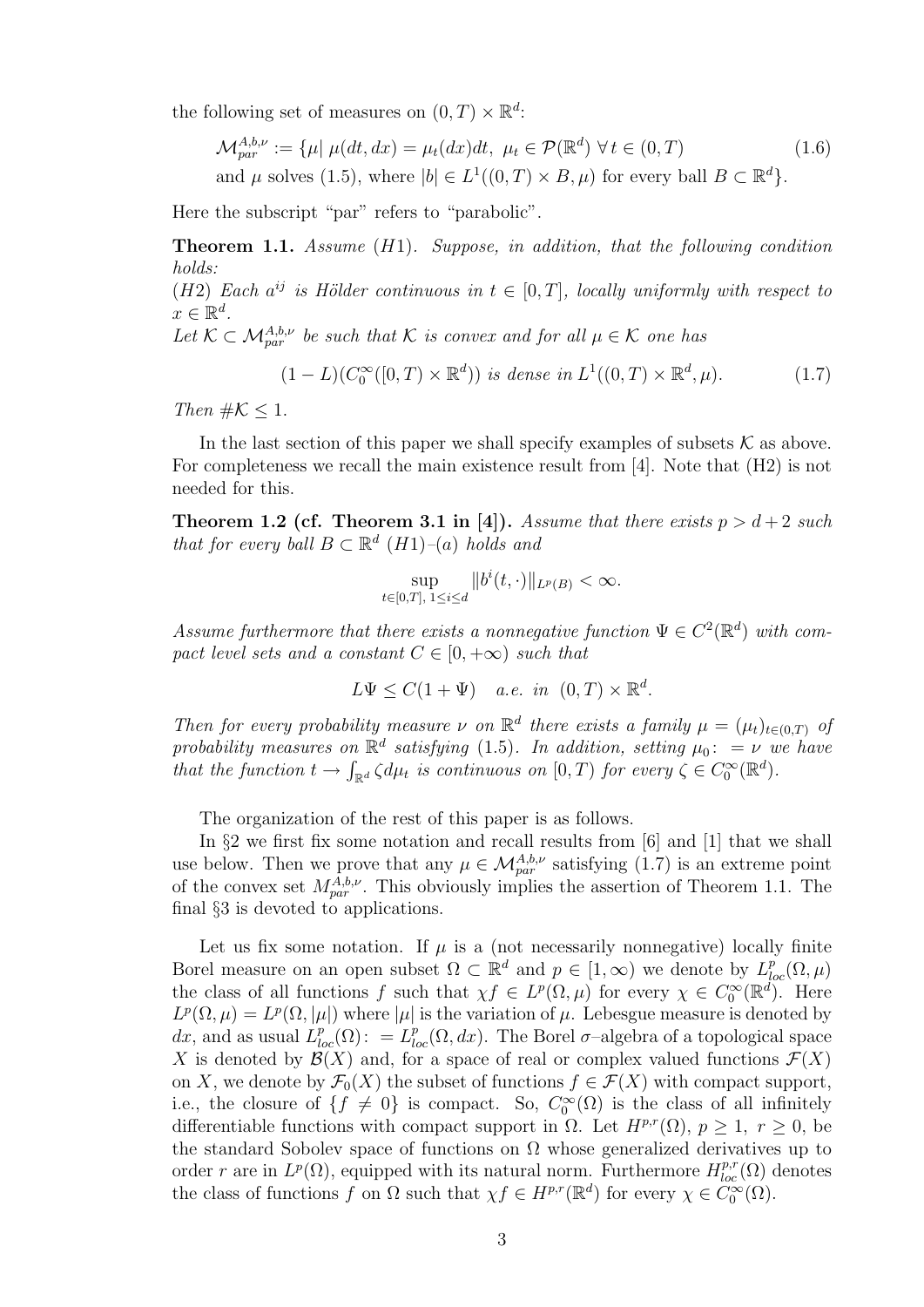## $2$   $L^1$ -uniqueness and extremality

In this section we fix  $L_{A,b}$  and L as in (1.1), (1.2) respectively. We consider L with domain  $C^{\infty}([0,T) \times \mathbb{R}^d)$ . We always assume (H1) to hold, but recall this in all theorems.

**Lemma 2.1.** Let  $\mu \in \mathcal{M}_{par}^{A,b,\nu}$  (cf. (1.6)). Then  $(L, C_0^{\infty}([0, T) \times \mathbb{R}^d))$  is dissipative on  $L^1((0,T)\times \mathbb{R}^d, \mu)$  and therefore, in particular, closable.

Proof. The last statement is standard. The first one follows by [15, Lemma 1.8, Appendix A and Lemma 2.7 below.  $\square$ 

As a consequence, we have for the closure  $(\overline{L}^{\mu}, D(\overline{L}^{\mu}))$  of  $(L, C_0^{\infty}([0, T) \times \mathbb{R}^d))$ on  $L^1((0,T)\times \mathbb{R}^d, \mu)$  the following result, cf. [15, Appendix A].

**Proposition 2.2.** For  $\mu \in \mathcal{M}_{par}^{A,b,\nu}$  the following assertions are equivalent:

(i)  $(\overline{L}^{\mu}, D(\overline{L}^{\mu}))$  generates a  $C_0$ -semigroup  $(T_t^{\mu})$  $\hat{t}^{\mu}_{t}$ ) $_{t\geq0}$  (i. e. a strongly continuous semigroup of bounded operators  $(T_t^{\mu})$  $(t<sup>\mu</sup>)<sub>t\geq0</sub>$  on  $L<sup>1</sup>((0,\overline{T}) \times \mathbb{R}^d, \mu)$ .

(ii) For one (hence all)  $\lambda \in (0, +\infty)$  the set  $(\lambda - L)(C_0^{\infty}([0, T) \times \mathbb{R}^d))$  is dense in  $L^1((0,T)\times \mathbb{R}^d, \mu)$ .

(iii)  $(T_t^{\mu}$  $\mathcal{L}_t^{\mu}$ <sub>t</sub>)<sub>t≥0</sub> is the only C<sub>0</sub>-semigroup on  $L^1((0,T)\times \mathbb{R}^d, \mu)$  which has a generator extending  $(L, C_0^{\infty}([0, T) \times \mathbb{R}^d))$  (i.e., "L<sup>1</sup>-uniqueness" holds for  $(L, C_0^{\infty}([0, T) \times \mathbb{R}^d))$ .

In case any (hence all) of the assertions (i)–(iii) hold,  $(T_t^{\mu})$  $(t<sub>t</sub><sup>\mu</sup>)<sub>t\geq0</sub>$  is a contraction semigroup, i.e., each  $T_t^{\mu}$  $\mathcal{L}_t^{\mu}$  is a contraction on  $L^1((0,T)\times \mathbb{R}^d, \mu)$  and it is sub-Markovian, i.e.,  $f \in L^1((0,T) \times \mathbb{R}^d, \mu)$ ,  $0 \le f \le 1$  implies  $0 \le T_t^{\mu} f \le 1$  for all  $t \geq 0$ .

**Proof.** The equivalence of (i) and (ii) is a consequence of Lemma 2.1 and the well known Lumer–Phillips Theorem (see e.g. [17, Chapter I, Theorem 4.3]. The implication "(i)⇒(iii)" is trivial, and "(iii)⇒(i)" is due to W. Arendt [2, 4– II,Theorem 1.33].

For the last part, we note that  $(T_t^{\mu})$  $(t<sup>\mu</sup>)_{t\geq 0}$  must consist of contractions by the dissipativity of  $(L, C^{\infty}([0, T) \times \mathbb{R}^d))$ , and the sub–Markov property was proved in [15, Lemma 1.9.  $\Box$ 

Now we introduce the subset of all  $M_{par}^{A,b,\nu}$  for which the assertions in Proposition 2.2 hold, the subscript " $cg''$  refers to " closure generates" with Proposition 2.2–(i) in mind. So, define

$$
M_{par, cg}^{A,b,\nu} = \{ \mu \in M_{par}^{A,b,\nu} | \text{ Proposition 2.2–(i) holds for } \mu \}.
$$

We note that  $M_{par}^{A,b,\nu}$  is a convex set and denote by *ext*  $M_{par}^{A,b,\nu}$  the set of its extreme points.

Now we can formulate the main result of this section which obviously implies the assertion of Theorem 1.1.

**Theorem 2.3.** Assume (H1). Then  $M_{par, cg}^{A,b,\nu} \subset ext M_{par}^{A,b,\nu}$ .

Remark 2.4. (i) See [11, Lemma 4.2] for the corresponding result in the elliptic case.

(ii) In the proof of Theorem 2.3 below we do not really need Hypothesis (H1). As the reader will see, the proof goes through without any changes under the much weaker conditions  $(1.1)$ – $(1.3)$  in [20] if, in addition, we know that all measures satisfying the first identity in (1.5) are equivalent (i.e., have the same zero sets). Under Hypothesis (H1) the latter follows from a result in [6] which we recall below.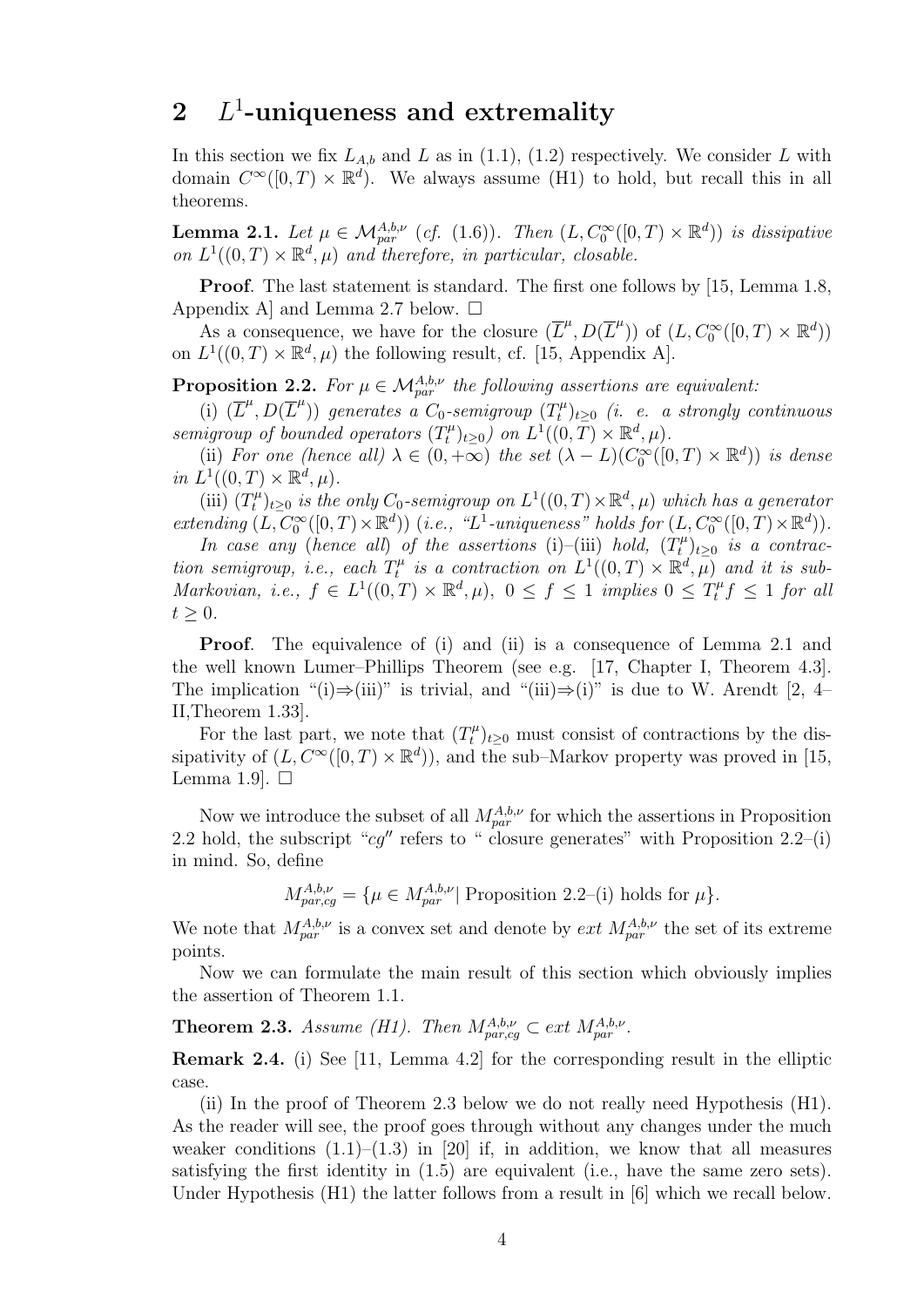Before we can prove Theorem 2.3 we need some preparations. We first recall the following two results from [6] and [1].

**Theorem 2.5.** Assume that (H1) holds. Let  $\mu \neq 0$  be a locally finite Borel measure on  $(0,T) \times \mathbb{R}^d$  satisfying the first identity in (1.5) (i.e., no boundary condition at  $t = 0$  required). Then, there exists a strictly positive function  $\rho: (0, T) \times \mathbb{R}^d \to \mathbb{R}_+$ such that

$$
\mu(dt dx) = \varrho(t, x) dt dx,
$$

 $\varrho$  is locally Hölder continuous on  $(0,T) \times \mathbb{R}^d$  and for any  $(t_1,t_2) \subset (0,T)$  one has

$$
\int_{t_1}^{t_2} \| \varrho(t, \cdot) \|_{H^{p,1}(B)}^p \, dt < \infty
$$

for all open balls  $B \in \mathbb{R}^d$ .

**Proof.** We apply [6, Corollary 3.9] and the remarks following it.  $\Box$ 

**Lemma 2.6.** Let m be a positive measure on a measurable space  $(E, \mathcal{B})$  and S a  $sub-Markovian$  bounded linear operator on  $L^1(m) := L^1(E, \mathcal{B}, m)$  such that m is S-invariant, that is

$$
\int_E Sf dm = \int_E f dm \quad \text{for all } f \in L^1(m) \cap L^\infty(m).
$$

Suppose  $\rho_1, \rho_2 \in L^1(m)$  (not necessarily nonnegative) such that  $\rho_1 \cdot m$  and  $\rho_2 \cdot m$  are S-invariant. Then  $(\rho_1 \wedge \rho_2) \cdot m$  is S-invariant as well (where  $\rho_1 \wedge \rho_2 := \min{\{\rho_1, \rho_2\}}$ .

**Proof.** Since  $S$  is sub-Markovian, by Jensen's inequality  $S$  considered with domain  $L^1(m) \cap L^\infty(m)$  extends to a linear contraction operator  $S_2$  on  $L^2(m)$ . Let  $S_2^*$ denote its adjoint. Then  $S_2^*$  is again sub-Markovian (cf. [16, Chapter II, Proposition 4.1]) and extends to a linear contraction operator  $S^*$  on  $L^1(m)$ .

Let  $\rho \in L^1(m)$  and  $\rho_n: = (\rho \wedge n) \vee (-n)$ ,  $n \in \mathbb{N}$ . Then for all  $f \in L^1(m) \cap L^{\infty}(m)$ 

$$
\int_{E} Sf\rho dm = \lim_{n \to \infty} \int_{E} Sf\rho_n dm = \lim_{n \to \infty} \int_{E} fS_2^*\rho_n dm = \int_{E} fS^*\rho dm.
$$

So,  $\rho \cdot m$  is S-invariant if and only if  $\rho$  belongs to the space of fix points of  $S^*$ , that is to the space

$$
V := \{ \rho \in L^1(m) | S^* \rho = \rho \}.
$$

So, to prove the assertion we have to prove that V is a lattice. But if  $\rho \in V$ , then by the positivity of  $S^*$  we have  $S^*\rho^+ \geq S^*\rho = \rho$  and  $S^*\rho^+ \geq 0$ , so  $S^*\rho^+ \geq \rho^+$ . Hence, since  $S^*$  is a contraction on  $L^1(m)$ ,

$$
0 \le \int_E (S^* \rho^+ - \rho^+) dm \le 0.
$$

So,  $\rho^+ \in V$ .  $\Box$ 

We need one more lemma.

**Lemma 2.7.** Let  $\mu \in M_{par}^{A,b,\nu}$  (so  $\mu(dtdx) = \mu_t(dx)dt$ ). Then, for every function  $u \in C_0^{\infty}([0, T) \times \mathbb{R}^d)$ , one has

$$
\int_{(0,T)\times\mathbb{R}^d} Lu \, d\mu = -\int_{\mathbb{R}^d} u(0,x) \, \nu(dx).
$$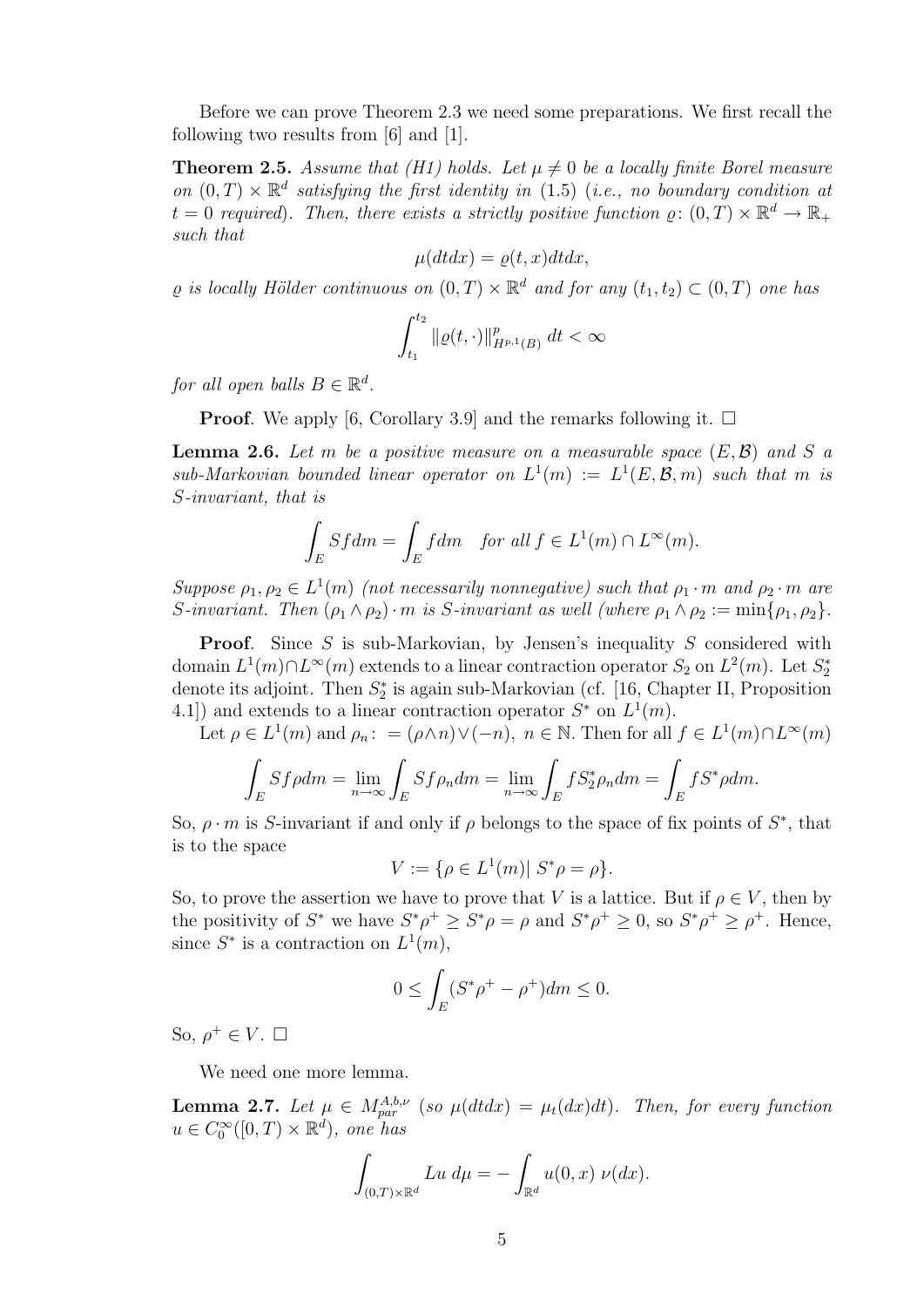**Proof.** Let  $u \in C_0^{\infty}([0, T) \times \mathbb{R}^d)$ . By a limiting argument we may assume that  $u(t,x) = \varphi(t)\zeta(x)$  for  $\varphi \in C_0^{\infty}([0,T))$  and  $\zeta \in C_0^{\infty}(\mathbb{R}^d)$ . Since  $\mu \in M_{par}^{A,b,\nu}$  we know that for dt-a.e.  $\varepsilon, t \in [0, T)$  with  $t > \varepsilon$ , one has

$$
\int_{\mathbb{R}^d} \zeta(x) \mu_t(dx) = \int_{\varepsilon}^t \int_{\mathbb{R}^d} L\zeta(s,x) \mu_s(dx)ds + \int_{\mathbb{R}^d} \zeta(x) \mu_{\varepsilon}(dx).
$$

Hence

$$
-\lim_{\varepsilon \to 0} \int_{\varepsilon}^{T} \frac{d}{dt} \varphi(t) \int_{\mathbb{R}^{d}} \zeta(x) \mu_{t}(dx) dt
$$
  
=  $\varphi(0) \int_{\mathbb{R}^{d}} \zeta(x) \nu(dx) + \lim_{\varepsilon \to 0} \int_{\varepsilon}^{T} \varphi(t) \frac{d}{dt} \int_{\mathbb{R}^{d}} \zeta(x) \mu_{t}(dx) dt$   
=  $\int_{\mathbb{R}^{d}} u(0, x) \nu(dx) + \lim_{\varepsilon \to 0} \int_{\varepsilon}^{T} \varphi(t) \int_{\mathbb{R}^{d}} L\zeta(t, x) \mu_{t}(dx) dt.$ 

Note that by assumption each  $a^{ij}$  is continuous on  $[0,T] \times \mathbb{R}^d$  and  $b \in L^1((0,T) \times B, \mu)$ for all balls  $B \subset \mathbb{R}^d$ . So,  $\varphi L \zeta = \varphi L_{A,b} \zeta \in L^1((0,T) \times \mathbb{R}^d, \mu)$ . Hence the assertion follows.  $\square$ 

**Proof of Theorem 2.3**. Let  $\mu \in M_{par,cg}^{A,b,\nu}$  and let  $\mu_i \in M_{par}^{A,b,\nu}, \alpha_i \in (0,1), i = 1,2$ be such that  $\alpha_1 + \alpha_2 = 1$  and

$$
\mu = \alpha_1 \mu_1 + \alpha_2 \mu_2.
$$

We have to show that  $\mu_1 = \mu_2 = \mu$ . We first note that by the Radon–Nikodym theorem we have

$$
\mu_i = \sigma_i \cdot \mu, \quad i = 1, 2,
$$

with some measurable functions  $\sigma_i: (0,T) \times \mathbb{R}^d \to [0,\infty)$  and

$$
\sigma_i \leq \frac{1}{\alpha_i}.
$$

Now we can complete the proof using Lemmas 2.6 and 2.7. Indeed, by assumption there exists a sub-Markovian  $C_0$ -semigroup  $(T_t^{\mu})$  $(\mathcal{L}^{\mu}_{t})_{t\geq 0}$  generated by  $(\mathcal{L}^{\mu}, D(\mathcal{L}^{\mu}))$  on  $L^1((0,T)\times \mathbb{R}^d, \mu)$ . By Lemma 2.7 we have

$$
\int_{(0,T)\times\mathbb{R}^d} Lu \, d\mu_1 = \int_{(0,T)\times\mathbb{R}^d} Lu \, d\mu_2 \quad \text{for all } u \in C_0^{\infty}([0,T)\times\mathbb{R}^d),
$$

hence, since  $\sigma_1, \sigma_2$  are bounded, we obtain

$$
\int_{(0,T)\times\mathbb{R}^d} \overline{L}^\mu u \; \sigma_1 \; d\mu = \int_{(0,T)\times\mathbb{R}^d} \overline{L}^\mu u \; \sigma_2 \; d\mu \quad \text{for all } u \in D(\overline{L}^\mu).
$$

Consequently, for all  $u \in C_0^{\infty}([0, T) \times \mathbb{R}^d)$  and  $t > 0$  we have

$$
\int_{(0,T)\times\mathbb{R}^d} \overline{L}^\mu T_t^\mu u \; \sigma_1 \; d\mu = \int_{(0,T)\times\mathbb{R}^d} \overline{L}^\mu \; T_t^\mu u \; \sigma_2 \; d\mu.
$$

Integrating over  $(0, t)$  yields the equality

$$
\int_{(0,T)\times\mathbb{R}^d} T_t^{\mu} u\; \sigma_1\; d\mu - \int_{(0,T)\times\mathbb{R}^d} u\; \sigma_1\; d\mu = \int_{(0,T)\times\mathbb{R}^d} T_t^{\mu} u\; \sigma_2\; d\mu - \int_{(0,T)\times\mathbb{R}^d} u\; \sigma_2\; d\mu,
$$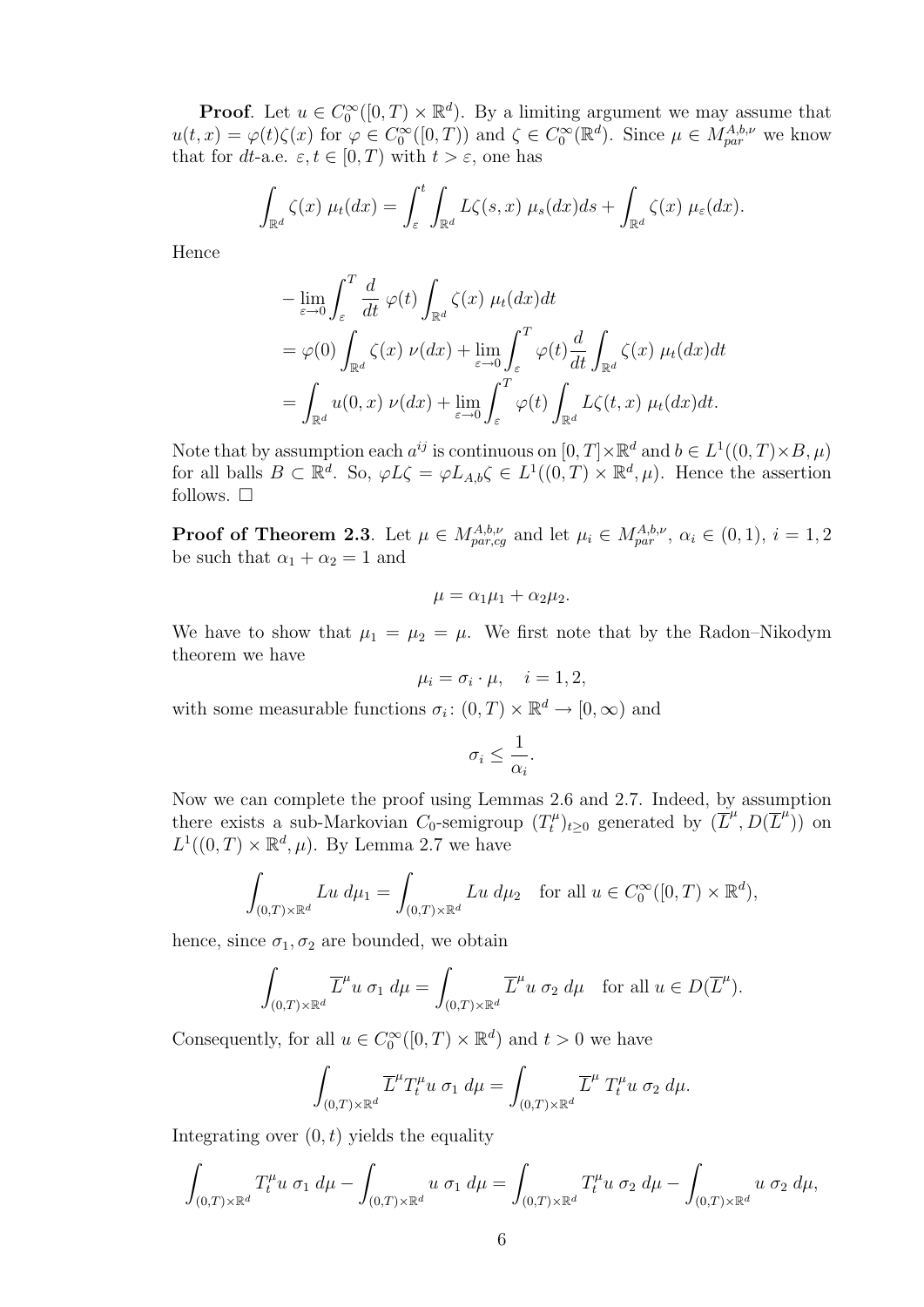which by a density argument then holds for all bounded measurable functions  $u: (0,T) \times \mathbb{R}^d \to \mathbb{R}$ . Applying Lemma 2.6 with  $\varrho_1: = \sigma_1 - \sigma_2$ ,  $\varrho_2 = 0$ , and  $\varrho_2$ : =  $\sigma_2 - \sigma_1$ ,  $\varrho_1 = 0$ , we obtain that for

$$
\nu_1:=(\sigma_1-\sigma_2)^+\mu
$$

and

$$
\nu_2 := (\sigma_1 - \sigma_2)^{-} \mu
$$

we have for  $i = 1, 2$ 

$$
\int_{(0,T)\times\mathbb{R}^d} T_t^{\mu} u \, d\nu_i = \int_{(0,T)\times\mathbb{R}^d} u \, d\nu_i \quad \text{for all } u \in C_0^{\infty}([0,T)\times\mathbb{R}^d).
$$

Differentiating at  $t = 0$  yields

$$
\int_{(0,T)\times\mathbb{R}^d} Lu\ d\nu_i = 0 \quad \text{for all } u \in C_0^{\infty}([0,T)\times\mathbb{R}^d),
$$

i.e., both measures  $\nu_1$  and  $\nu_2$  satisfy the first identity in (1.5). Hence by Theorem 2.5, since these two measures cannot be equivalent, either  $(\sigma_1 - \sigma_2)^+ = 0$  or  $(\sigma_1 - \sigma_2)^- = 0$ holds  $\mu$ -a.e. Since both  $\sigma_1(t, \cdot)$  and  $\sigma_2(t, \cdot)$  are probability densities for each t, in either case it follows that  $\sigma_1 = \sigma_2$ , hence  $\mu_1 = \mu_2$ .  $\Box$ 

**Remark 2.8.** Let us replace in all of the above  $[0, T) \times \mathbb{R}^d$  by  $\mathbb{R} \times \mathbb{R}^d$  and require no boundary condition at  $-\infty$ . Let us define  $\mathcal{M}_{par}^{A,b}$  correspondingly as in (1.6). Then all arguments go through, so the corresponding versions (that is, with  $C_0^{\infty}(\mathbb{R} \times \mathbb{R}^d)$ in replace of  $C_0^{\infty}([0,T) \times \mathbb{R}^d)$  of our main Theorems 2.3 and 1.2 also hold in this case. Since Lemma 2.7 is not necessary in this case we can even drop the condition on b in the definition of  $\mathcal{M}_{par}^{A,b}$ . Furthermore, we have to replace  $(H1)(b)$  by the assumption that  $\int_1^T$ z  $|b(t, x)|^p dx dt < +\infty$  for all  $T > 0$ .

 $-T$ B In this case, i.e. with  $\mathbb{R} \times \mathbb{R}^d$  in place of  $[0, T) \times \mathbb{R}^d$ , there are easy examples where  $\mathcal{M}_{par}^{A,b,\nu}$  contains more than one element.

Consider e.g. the case  $a_{ij} = \frac{1}{2}$  $\frac{1}{2}$   $\delta_{ij}$  and  $b^i(t, x) = x^i$ ,  $t \in \mathbb{R}, x \in \mathbb{R}^d$ . Then obviously the standard normal distribution  $\mu_0$  belongs to  $\mathcal{M}_{par}^{A,b}$ . Define for all  $z \in$  $\mathbb{R}^d$ ,  $t \in \mathbb{R}$ , the map  $\tau_{e^{-t}z} : \mathbb{R}^d \to \mathbb{R}^d$  by

$$
\tau_{e^{-t}z}(y): = y + e^{-t}z, \quad y \in \mathbb{R}^d,
$$

and the measure

$$
\mu_t^z := \mu_0 \circ (\tau_{e^{-t}z})^{-1}.
$$

Set

$$
\mu^z(dt\,dx) := \mu^z_t(dx)dt.
$$

Then we easily check that  $\mu^z \in M_{par}^{A,b}$  for all  $z \in \mathbb{R}^d$ . Moreover, in this case we have

ext 
$$
M_{par}^{A,b} = {\mu^z | z \in \mathbb{R}^d}.
$$

We refer to [18] (see also [14]) for a detailed proof, even in the case  $\mathbb{R}^d$  is replaced by a Hilbert space.

So, e.g. if

$$
\mu(dt\,dx) := \frac{1}{2}\,\mu^z(dt\,dx) + \frac{1}{2}\,dt\,\mu_0(dx), \quad z \in \mathbb{R}^d, \ z \neq 0,
$$

then by Theorem 2.3,  $\mu \notin M_{par,cg}^{A,b}$ , so  $(L^{\mu}, D(L^{\mu}))$  generates no  $C_0$ -semigroup on  $L^1(\mathbb{R} \times \mathbb{R}^d, \mu).$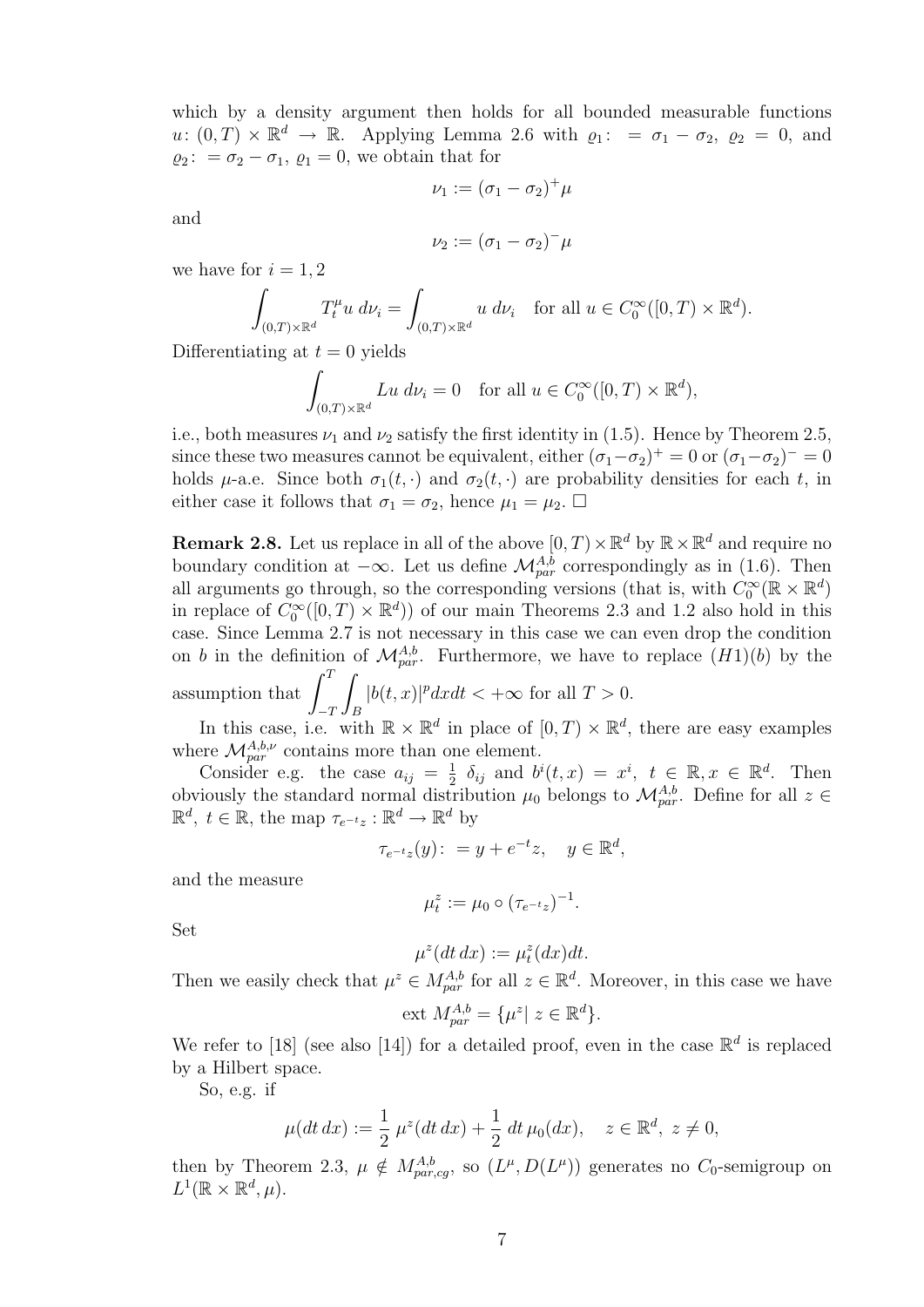## 3 Applications

The first two results in this section are easy consequences of [20].

Assume (H1) and (H2) hold and let  $\mu \in \mathcal{M}_{par}^{A,b,\nu}$ . Then by Theorem 2.5 we have

$$
\mu(dt\ dx) = \varrho(t,x)dtdx,
$$

 $\varrho$  is locally Hölder continuous on  $(0, T) \times \mathbb{R}^d$  and  $\partial_j \varrho \in L^p_{loc}((0, T) \times \mathbb{R}^d)$ ,  $1 \leq j \leq d$ . Define the logarithmic derivative  $\beta_{\mu} = (\beta_{\mu}^1, \cdots, \beta_{\mu}^d)$  of  $\mu$  with respect to the metric given by  $A$  as follows:

$$
\beta_{\mu}^{i} := \sum_{j=1}^{d} (\partial_{j} a^{ij} + a^{ij} \varrho^{-1} \partial_{j} \varrho), \quad i = 1, \cdots, d.
$$
 (3.8)

**Proposition 3.1.** Assume (H1) and (H2) and define K to be the set of all measures  $\mu\in \mathcal{M}_{par}^{A,b,\nu}$  satisfying the following three conditions for all  $1\leq i,j\leq d$ . (i)  $\partial_j a^{ij} \in L^1((0,T) \times B, \mu)$  for all open balls  $B \subset \mathbb{R}^d$ . (ii)  $a^{ij} \in L^1((0,T) \times \mathbb{R}^d, \mu)$ . (iii)  $b^i - \beta^i_\mu \in L^1((0,T) \times \mathbb{R}^d, \mu)$ .

**Proof.** By [20, Corollary 1.14 (a)] we have that each  $\mu \in \mathcal{K}$  satisfies (1.7). By Theorem 1.1, it remains to show that K is convex. Let  $\mu_1, \mu_2 \in \mathcal{K}$  and  $\lambda \in (0,1)$ . Then obviously

$$
\mu := \lambda \mu_1 + (1 - \lambda) \mu_2
$$

satisfies (i) and (ii). To see that it also satisfies (iii) we first recall that

$$
\mu_i(dt\ dx) = \varrho_i(t,x)dtdx, \quad i = 1,2,
$$

with  $\varrho_i$  as in Theorem 2.5. Then an easy calculation shows that for all  $1 \leq i \leq d$ we have

$$
b^{i} - \beta_{\mu}^{i} = (\lambda \varrho_{1} + (1 - \lambda)\varrho_{2})^{-1} [\lambda \varrho_{1} (b^{i} - \beta_{\mu_{1}}^{i}) + (1 - \lambda)\varrho_{2} (b^{i} - \beta_{\mu_{2}}^{i})],
$$
 (3.9)

which is obviously in  $L^1((0,T) \times \mathbb{R}^d, \mu)$ , since

$$
\mu(dt\ dx) = (\lambda \varrho_1(t,x) + (1-\lambda)\varrho_2(t,x))dt\ dx.
$$

The proof is complete.  $\square$ 

Then  $\#\mathcal{K} \leq 1$ .

**Proposition 3.2.** Assume (H1) and (H2). Let  $V \in C^{1,2}([0,T] \times \mathbb{R}^d)$  be such that  $\lim_{|x|\to\infty} V(t,x) = +\infty$  uniformly in  $t \in [0,T]$ . Let K be the set of all  $\mu \in \mathcal{M}_{par}^{A,b,\nu}$ satisfying condition (i) in Proposition 3.1 and such that for some  $\alpha_0 = \alpha_0(\mu) \in$  $(0, \infty)$  one has

$$
L_{A,2\beta_{\mu}-b}V - \partial_{t}V \leq \alpha_{0}V.
$$

Then  $\#\mathcal{K}=1$ .

**Proof.** By [20, Corollary 1.14 (b)] we have that each  $\mu \in \mathcal{K}$  satisfies (1.7). By Theorem 1.1 it remains to show that K is convex. Let  $\mu_1, \mu_2 \in \mathcal{K}$  and  $\lambda \in (0,1)$ . Letting

$$
\mu := \lambda \mu_1 + (1 - \lambda) \mu_2,
$$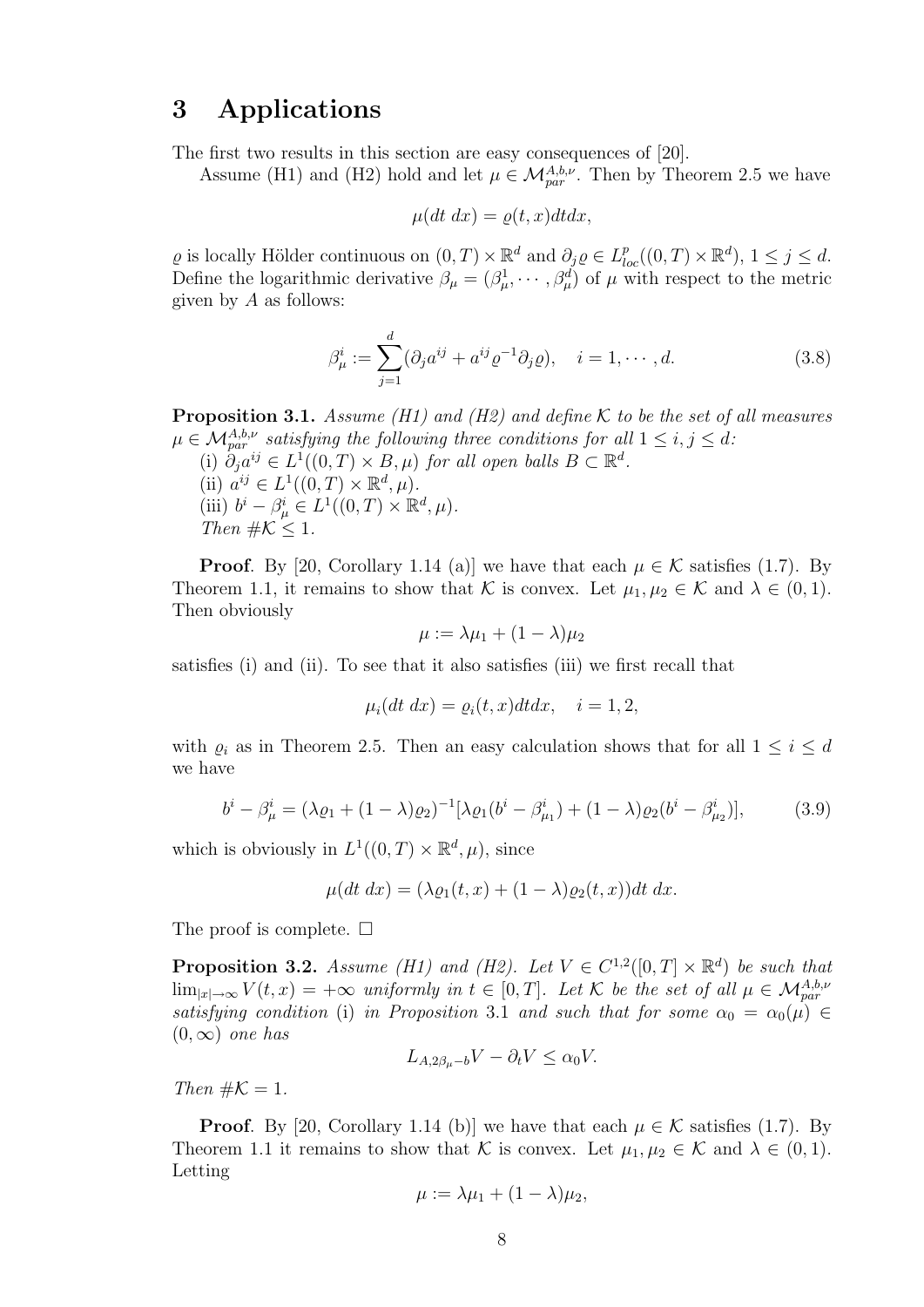we obtain from (3.9) that

$$
L_{A,2\beta_{\mu}-b}V - \partial_t V
$$
  
=  $(\lambda \varrho_1 + (1 - \lambda)\varrho_2)^{-1} [\lambda \varrho_1 (L_{A,2\beta_{\mu_1}-b}V - \partial_t V) + (1 - \lambda)\varrho_2 (L_{A,2\beta_{\mu_2}-b}V - \partial_t V)]$   
\$\leq \alpha\_0 V\$.

Hence  $\mathcal K$  is convex.  $\square$ 

Now we are going to give concrete global conditions on  $A$ , b and  $\nu$  so that problem (1.5) has a unique solution. The proof of the corresponding theorem relies on a combination of recent results of [4], [10] and Proposition 3.1 above.

**Theorem 3.3.** Assume (H1) and (H2). Suppose that the following global assumptions on A and b hold:

(iv) the measure  $\nu$  has finite entropy, i.e.,  $\nu(dx) = \varrho_0(x) dx$  for some  $\varrho_0 \in L^1(\mathbb{R}^d)$ and

$$
\int_{\mathbb{R}^d} \varrho_0(x) \log \varrho_0(x) \, dx < +\infty.
$$

(v) There exists  $\varepsilon \in (0,\infty)$  such that

$$
\varepsilon Id \le A(t, x) \le \varepsilon^{-1} Id
$$

for all  $(t, x) \in [0, T] \times \mathbb{R}^d$ .

(vi) There exists  $\Lambda \in (0,\infty)$  such that for all  $x, y \in \mathbb{R}^d$  one has

 $\sup\{|a^{ij}(t,x)-a^{ij}(t,y)|: t \in [0,T], 1 \le i \le j \le d\} \le \Lambda |x-y|.$ 

(vii) There exists  $c \in (0, \infty)$  such that for all  $(t, x) \in [0, T] \times \mathbb{R}^d$  one has

$$
\langle b(t, x), x \rangle \le c(1 + |x|^2),
$$

where  $\langle \cdot, \cdot \rangle$  denotes the Euclidean inner product on  $\mathbb{R}^d$ , and for some  $k \in \mathbb{N}$  one has

$$
|b(t,x)| \le c(1+|x|^{2k}) \quad \text{as well as } \int_{\mathbb{R}^d} |x|^{2k} \nu(dx) < \infty,
$$

or there exist numbers  $\alpha, \gamma, \delta, c, k \in (0, \infty)$  such that for all  $(t, x) \in [0, T] \times \mathbb{R}^d$ 

$$
\langle b(t,x),x\rangle\leq \gamma-(2\varepsilon^{-1}ck+\delta)|x|^{2k},
$$

with  $\varepsilon$  as in (y), and

$$
|b(t,x)| \le \alpha \exp\left(\frac{c}{2} |x|^{2k}\right) \quad \text{as well as } \int_{\mathbb{R}^d} \exp\left(\frac{c}{2} |x|^{2k}\right) \nu(dx) < \infty.
$$

Then there exists a unique family  $\{\mu_t, t \in (0,T]\}$  of probability measures on  $\mathbb{R}^d$ solving  $(1.5)$ .

Proof. By [4, Theorem 3.1 and Examples 2.5 (i) and (iii)] the existence of the desired family  $\mu_t$ ,  $t \in (0, T]$ , follows and we have that

$$
|b| \in L^2((0,T) \times \mathbb{R}^d, \mu). \tag{3.10}
$$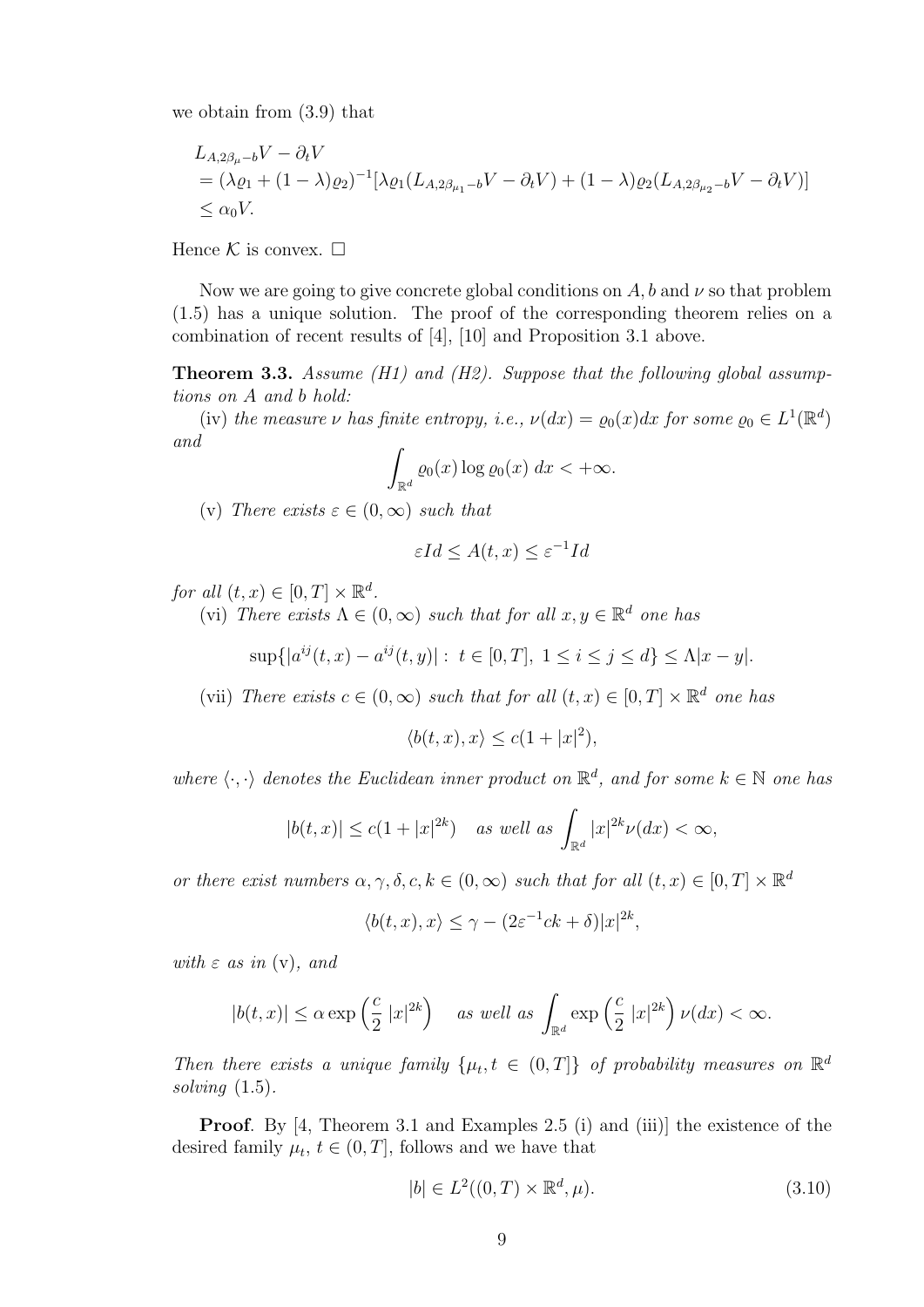By our assumptions  $(v)$  and  $(vi)$  condition  $(i)$  and  $(ii)$  in Proposition 3.1 hold. Because of  $(v)$ ,  $(3.8)$  and  $(3.10)$  it suffices to show that

$$
\frac{\nabla \varrho}{\varrho} \in L^1((0,T) \times \mathbb{R}^d, \mu)
$$

in order to verify condition (iii). But by [10, Theorem 2.1] we even have that

$$
\frac{\nabla \varrho}{\varrho} \in L^2((0,T) \times \mathbb{R}^d, \mu).
$$

Hence the above family  $\mu_t$ ,  $t \in (0, T]$ , is unique.  $\Box$ 

Remark 3.4. (i) We would like to emphasize that in the above theorem no dissipativity type conditions are assumed on the operator  $L_{A,b}$ . Nevertheless, one can prove uniqueness for problem (1.5).

(ii) An application where we have uniqueness for problem (1.5) under dissipativity conditions is presented in [5].

#### Aknowledgement.

This work was supported by the research program "Equazioni di Kolmogorov" from the Italian "Ministero della Ricerca Scientifica e Tecnologica". Support by the DFG-Research Group 399, the SFB-701, the BIBOS-Research Center, the INTAS project 99-559, the RFBR project 04–01–00748, the Russian–Japanese Grant 05-01- 02941-JF, the DFG Grant 436 RUS  $113/343/0(R)$ , is gratefully acknowledged.

This work was initiated and completed during a very pleasant stay at Scuola Normale Superiore in Pisa of the first and third named authors who would like to thank for the warm hospitality and excellent working conditions.

## References

- [1] S. Albeverio, V.I. Bogachev and M. Röckner, On uniqueness of invariant measures for finite and infinite dimensional diffusions, Comm.Pure Appl. Math, 52, 325–362, 1999.
- [2] W. Arendt, The abstract Cauchy problem, special semigroups and perturbation. In: One-parameter semigroups of positive operators, Edited by R. Nagel, Berlin: Springer 1986.
- [3] V.I. Bogachev, G. Da Prato and M. Röckner, *Existence of solutions to weak* parabolic equations for measures, Proc. London Math. Soc., (3), 88, 753–774, 2004.
- [4] V.I. Bogachev, G. Da Prato and M. Röckner, On parabolic equations for measures, Preprint SFB-701 N 06-010, Universität Bielefeld, 2006.
- [5] V.I. Bogachev, G. Da Prato and M. Röckner, *Maximal dissipativity for* Kolmogorov operators with time dependent singular drifts on Hilbert spaces, Preprint 2006.
- [6] V.I. Bogachev, N.V. Krylov and M. Röckner, On regularity of transition probabilities and invariant measures of singular diffusions under minimal conditions, Comm. Partial Diff. Equations, 26, no. 11–12, 2037–2080, 2001.